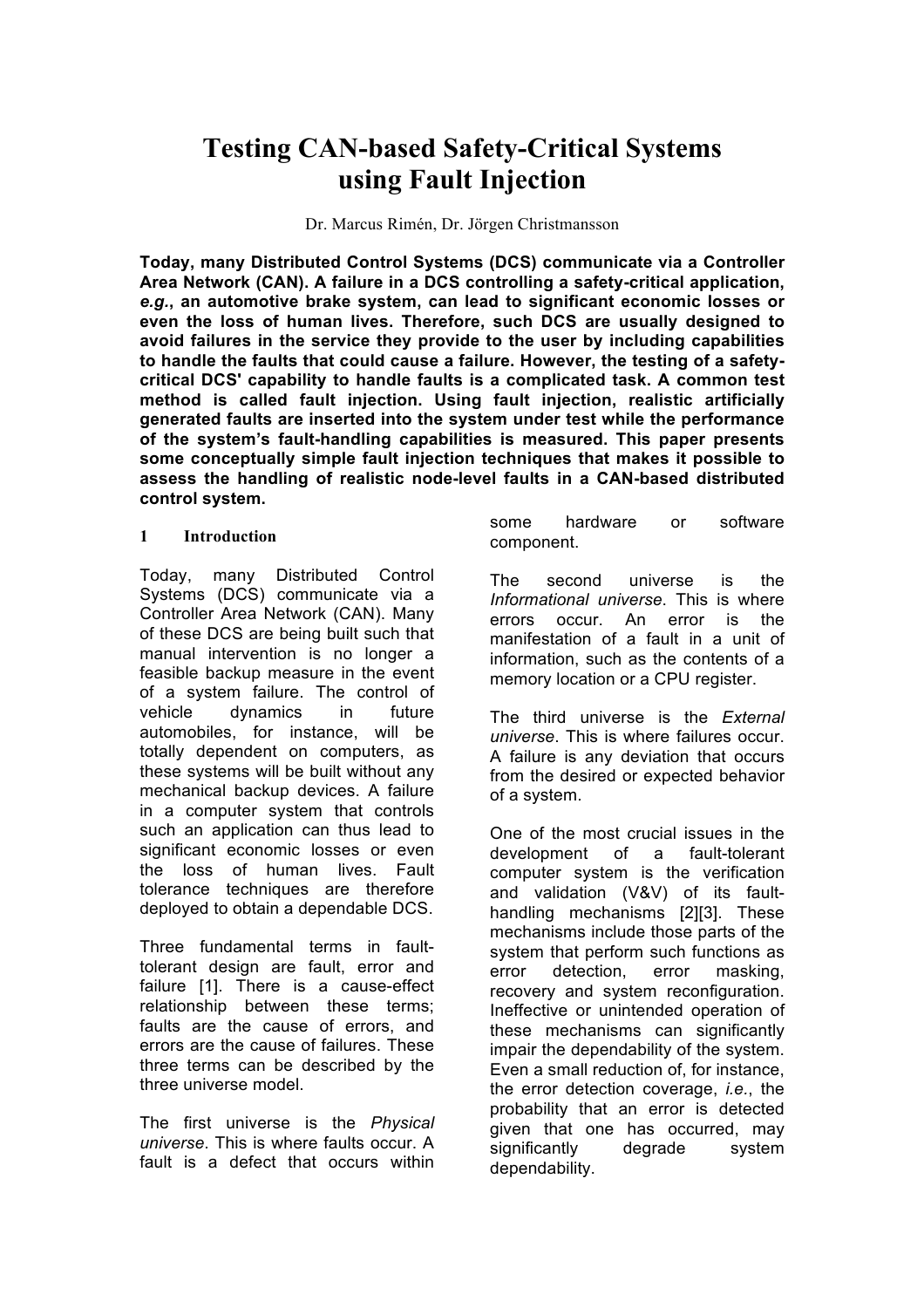Analytical dependability modeling and formal design verification are important tools for the verification and validation of a fault-tolerant computer system. However, when verifying and validating a fault-handling mechanism it is important to deal with both faults and the propagation of errors in the system. These aspects are very hard to model analytically and therefore an experimental technique to verifying and validating the system is also needed. The obvious way to experimentally verify and validate a fault-handling mechanism is to inject faults into the system and study the system's response during fault injection tests.

This paper is organized as follows. Section 2 presents the main goals of fault injection testing. A fault model suitable for CAN-based DCS is presented in section 3, and section 4 outlines how the faults are injected. Section 5 concludes the paper.

## **2 Goals of Fault Injection tests**

The main goals of most fault injection tests are threefold:

- *verification*
- *calibration*, and
- *validation*.

First of all, as fault-handling mechanisms are not exercised during normal operation under fault-free conditions, fault injection must be used to *verify* that they are implemented according to the design specification. This is usually the simplest task of the three.

Furthermore, many error detection mechanisms make use of threshold constants which must be carefully *calibrated* using fault injection so that the mechanisms always signal a detected error when a fault has occurred but never erroneously signal a detected error during fault-free operation. This task is more difficult than it might seem, as there usually is a trade-off to make between the conflicting interests of high availability and high safety in a system. High availability needs low-sensitive error detection mechanisms so that false detection never occurs, while high safety calls for high-sensitive mechanisms so that an error is never undetected. The problem is usually to distinguish ordinary noise on sensor signals from sensor faults.

Finally, it is important to *validate* the efficiency of the specified faulthandling mechanisms. The mechanisms should be validated after calibration by means of fault injection. By efficiency we can here mean any of the following non-exhaustive list of things:

- detection coverage,
- detection latency, *i.e.*, the length of time between the occurrence of a fault and its detection, and
- reconfiguration latency, *i.e.*, the length of time between the detection of an error and the resulting reconfiguration of the system.

The validation activity aims at validating that the system detects and handles faults (*e.g.,* by reconfiguration) with the coverage and latency specified in top-level requirements. In many cases, dependability requirements are specified instead of coverage and latency requirements. In that case, the validation activity investigates if the system meets the specified dependability requirements, *e.g.*, the appropriate level of availability or safety. This task is by far the most difficult of the three.

The test cases will differ depending on the goal of the test. A test case describes what fault to inject when to inject it, the use-case of the system at the time of injection, what to measure, etc.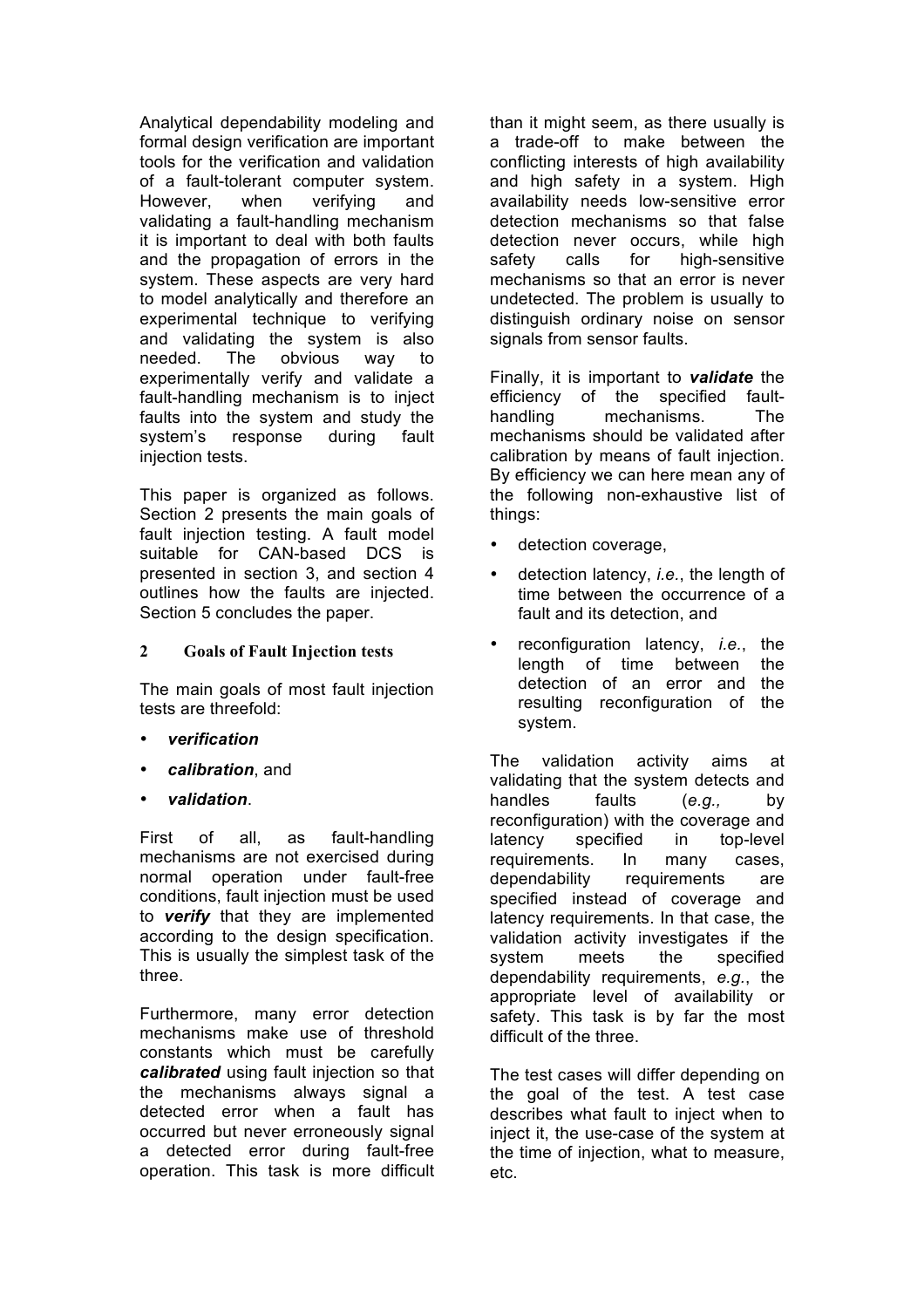When verification and calibration is the goal, each test case is focused on testing some well-defined part of the system that is specified in the design requirement specification, *e.g.*, a faulthandling mechanism. The fault to inject must in this case be a fault that the fault-handling mechanism is intended to detect. There is no point in injecting a fault that it cannot detect.

When validation is the goal, the test cases are focused on injecting all possible kinds of faults for all possible use-cases of the system. This is done to determine the probability that any fault is detected and handled [4]. Let us assume that a fault causes an error that alters the value of a variable in the system. In many cases the effect on the system will be different depending on when the variable was corrupted and also on the amount of corruption, e.g., did the variable increase by just 1 or by 1000? For such fault types, exhaustive testing is intractable. Therefore, statistical inference is often employed to extract meaningful information from the system, such as point estimates of the detection probability. To get a high statistical confidence in the point estimate, vast numbers of faults might have to be injected. This fact contributes to the difficulty in doing validation by testing.

Independent of the goal of the fault injection test activity, a fault model is always needed to limit and unambiguously define the faults to inject. The next section proposes a fault model that is suitable for CANbased DCS.

# **3 Fault model**

A general problem when injecting faults is that most real faults are hard or even impossible to inject artificially. Instead, a set of 'injectable' faults must be selected which are believed to represent real faults in the sense that they will cause errors that are similar to those caused by real faults. The fault selection procedure is, as

previously discussed, dependent on the goals of the fault injection testing. When, for instance, validation is the goal, the selection procedure aims at a large variation in the error patterns.

In practice, different faults are used depending on the goal of the testing (i.e., verification, calibration or validation) and the 'level' of the error detection capabilities of the system. For example, when evaluating a DCS that contains basic components such as nodes and communication links, node and communication link faults are relevant. There are often tools available that test the communication links for electrical-level faults. Our concern is therefore how to test for node-level faults. To do this, we must have a realistic node-level fault model.

To understand the node-level fault model, we must go inside the node and view it as a separate system that may fail due to errors caused by faults. The failure modes of the node will become our node-level faults when viewing a complete DCS.

An erroneous state in the CPU of a node of a DCS can be caused by a hardware fault or by a software fault. Hardware faults are caused by, for instance, cosmic particle intervention, fluctuations in the power supply, electromagnetic pulses and manufacturing flaws. Examples of software faults are missing initialization, omitted logic, incorrect timing and wrong algorithm. The effects of these faults on a CPU can be emulated by means of a technique called SoftWare Implemented Fault Injection (SWIFI). SWIFI mimics the effect of a fault via the modification of the information content of memory locations or CPU registers [5]. That is, SWIFI is actually a technique for injecting errors into the node.

SWIFI can be used to verify and calibrate fault-handling mechanisms in a node. Furthermore, SWIFI can be used to validate the dependability of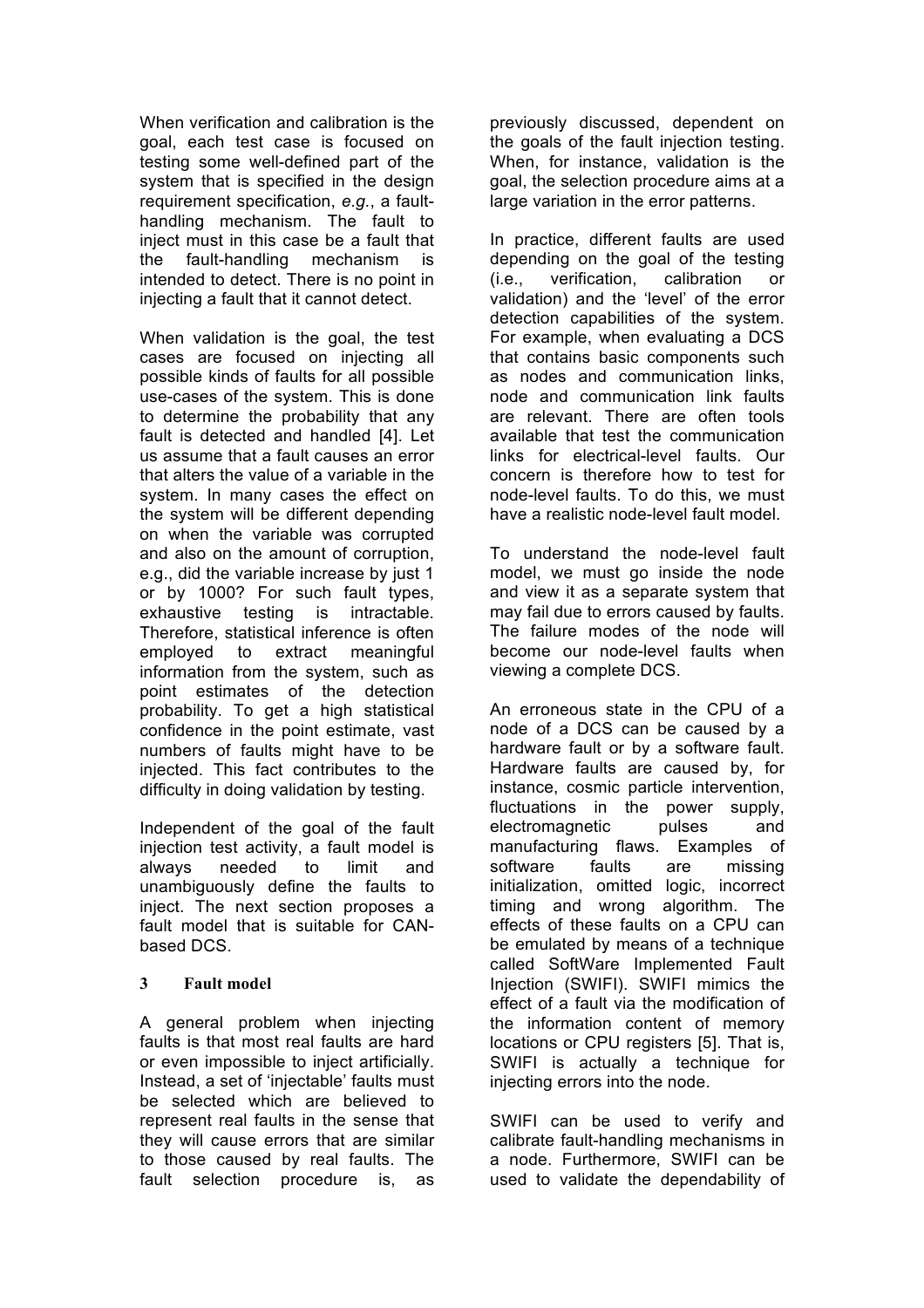the node. Consequently, SWIFI is a powerful node-testing tool. However, the deployment of SWIFI requires a detailed knowledge of the node and the insertion of extra software in the node. More specifically, the modification of memory locations and CPU-registers are carried out by special purpose software that must be downloaded to the node. This software must be activated in a controlled way. The activation is often done via external interrupts, and hence impose that extra wiring must be added to the node. A complementary, less intrusive, technique would thus be handy.

An erroneous state might propagate from a component in the node to the border of the node, e.g., to the CAN bus. The node will in this case deliver a service that deviates from the expected service and such a deviation is labeled node failure. The failure occurred because the node was erroneous. The adjudged or hypothesized cause is a fault [6]. A failure of a node in a distributed system can be classified as one of the following failure categories [7]:

- *Crash failure*. A crash failure occurs when a node loses its internal state or halts for more than one cycle. The bus-level effect is that the node stops sending messages.
- *Omission failure*. An omission failure occurs when a node omits to send a message.
- *Timing failure*. A timing failure occurs when a node's message is functionally correct but untimely the message is sent outside the specified real-time interval.
- *Incorrect computation failure*. An computation occurs when a node sends an incorrect message.

• *Byzantine failure*. A Byzantine failure occurs when the node neighbors receive different messages during a broadcast.

All of these failure categories can be emulated via the modification of the messages that are sent between the nodes in a DCS. Such a modification can be done without the connection of additional wires to the nodes and without the insertion of extra software in the node.

By replacing the word 'failure' by 'fault' for each failure category above, we have arrived at the node-level fault model we propose to use for a DCS. The next section describes how the fault model can be implemented in a CAN-based DCS.

# **4 CAN Fault Injection**

Fault injection, which affect a CAN frame, can be used to implement the fault model proposed in the previous section. We have developed a CAN fault injection (CANFI) tool with the product name VeriCan-Interactive. Basically, the tool has two CAN ports and it acts as a repeater for CAN messages between the ports. One has to partition the system under test's CAN bus into two buses and insert the tool between the buses (see Figure 1). This result in a delay of the amount of time it takes to receive one message.

This delay is typically small. Assuming that the message is not repeated until it has been completely received, the delay depends on the message bitlength and the communication bit rate. For example, the delay is approximately 0.5 ms when the bit rate is 250kbit/s. For most systems the message delay has no serious impact on the system's function and performance.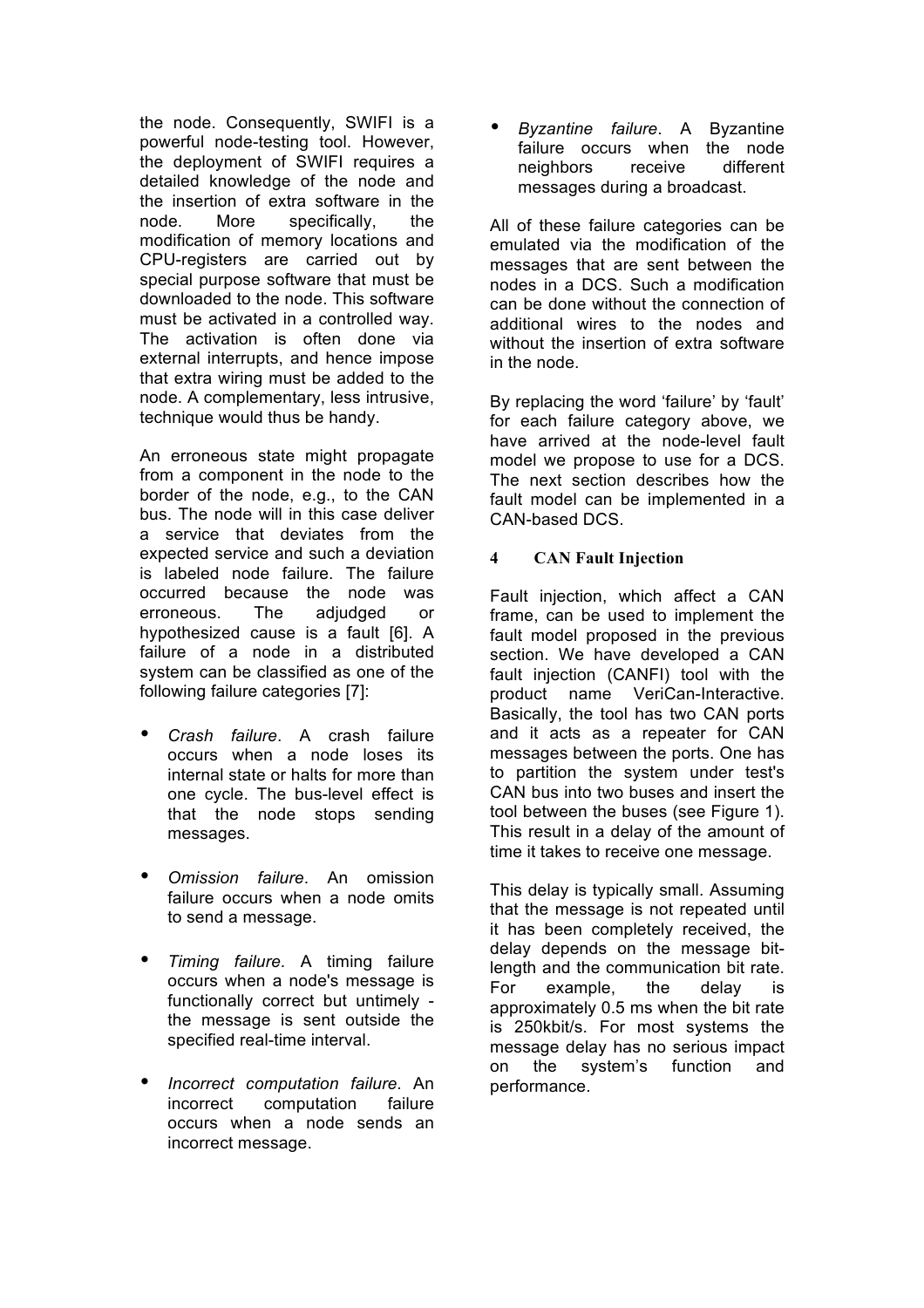

**Figure 1. Partitioning of the system under test.**

VeriCan-Interactive implements the fault model by means of CANFI. More specifically:

- A node-level *crash fault* in node *A* is simulated by simply not repeating frames sent from node *A*.
- An *omission fault* is mimicked by not repeating a specified frame sent by node *A*.
- A *timing fault* is simulated by the repetition of a specified frame sent by node *A*.
- An *incorrect computation fault* is emulated via modification of the content of a specified frame sent by node *A*. Note that the modified frame is always sent with the correct low-level checksum specified by the CAN protocol.
- A *Byzantine fault* is mimicked by modifying the content of a specified frame meant for node *A*. Note that the node will receive a frame with correct checksum.

A controlled fault injection test requires that a particular fault can be injected when a specific event occurs. Examples of events that can trigger a fault injection are:

- Arrival of a CAN frame with a specific identity.
- A timer elapses.
- The value of a particular signal goes above a threshold.

## **5 Summary**

To summarize, we have in this paper pointed out the need for using fault injection techniques for verifying, calibrating and validating safety-critical distributed control systems.

All producers of safety-critical systems should be potential users of fault injection techniques. Examples of such producers are found in the automotive, medical equipment and machine control industry.

Finally, we presented a fault model containing a simple set of five practical faults that can be used when performing fault injection testing of a CAN-based distributed control system.

#### **6 References**

- [1] D. K. Pradhan, *Fault-Tolerant Computer System Design*, Prentice Hall PTR, 1996.
- [2] J. Karlsson *et al.*, "Using Heavy-Ion Radiation to Validate Fault-Handling Mechanisms", *IEEE Micro*, pp. 8-23, February 1994.
- [3] R. Chillarege *et al.*, "Understanding Large System Failures - A Fault Injection Experiment", in *Proc. FTCS-19*, Chicago, MI, pp. 356-363, June 1989.